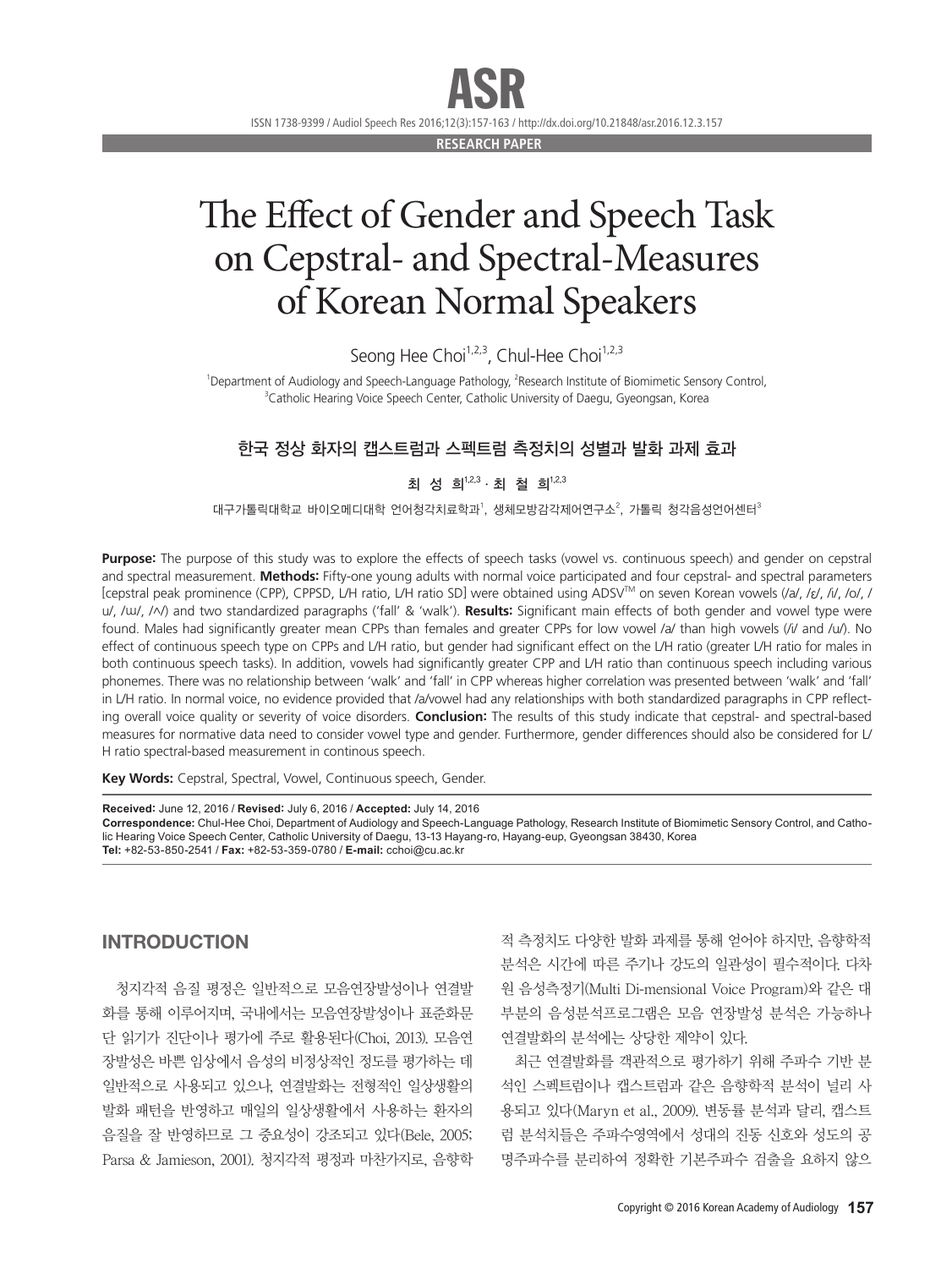므로(Noll, 1967), 모음뿐 아니라 불안정한 음도변화를 포함하 는 연결발화도 음향학적 분석이 가능하며, 주기적인 음성 신호 뿐 아니라 매우 비주기적인 음성 신호도 분석이 가능한 장점을 지닌다(Heman-Ackah et al., 2003). 특히, 안정된 음도와 강도 를 가정으로 하는 전통적인 시간 기반 음향지표인 변동률 분석 에 비해 캡스트럼 분석은 변동률 분석보다 청지각적 음질 평정 상관이 더 높고, 모음연장발성뿐 아니라 연결발화에서 정상 음 성과 장애 음성을 잘 감별하는 음향적 지표였다(Awan & Roy, 2006; Eadie & Baylor, 2006; Halberstam, 2004; Lowell et al., 2011; Lowell et al., 2013; Wolfe & Martin, 1997; Wolfe et al., 2000). 음향학적 변동률 분석에 있어서 모음 유형의 효과 연구에 따르면, 강도변동률에서만 유의한 차이를 보였으며, 저-후설 /아/ 모음이 다른 모음에 비해 통계적으로 유의하게 높은 강도변동률을 나타내었다(Choi & Choi, 2015). 그러나, 시간 기 반의 변동률 분석에 비해 정확한 기본주파수 추출을 요하지 않 는 캡스트럼이나 스펙트럼 분석에서 모음의 효과는 아직 알려지 지 않았다. 최근 국외에서 다양한 모음과 연결발화에 따른 캡 스트럼 분석에 대한 연구가 있었으나(Awan et al., 2012; Lowell & Hylkema, 2016), 한국어와는 다르므로 이를 그대로 적용 하기에는 무리가 있다.

현재까지 캡스트럼에 대한 국내의 음향학적 연구는 주로 모 음연장발성에 대한 연구가 대부분이었으며(Choi & Choi, 2014; Shim et al., 2014), 다양한 모음이나 성별을 고려하지 못하였다. Shim et al.(2014)의 연구에서는 후두전적출술을 받은 식도발 성화자 13명과 노인화자 13명을 대상으로 모음/아/ 발성으로 캡 스트럼과 스펙트럼 분석을 실시하였으며, 대상자는 모두 남성이 었다. Choi & Choi(2014)의 연구에서도 /아/ 모음만을 사용하 여 음성의 중증도에 따른 장애음성의 스펙트럼과 캡스트럼 측 정치를 시간기반 분석치와 비선형동적분석치와 비교하였다.

한편, 연결발화에 대한 음향학적 연구로는 6어절로 구성된 문장으로 16~85세의 11명의 마비말장애 화자와 성과 연령을 일 치시킨 11명의 정상화자를 대상으로 캡스트럼과 스펙트럼 분석 으로 연결발화를 분석한 연구가 있었다(Seo & Seong, 2013). 한편, Lee(2011)의 연구에서는 표준 문단 '산책(Jeong, 1994)' 중 첫 두 문장을 사용하여 연속구어에 대한 음향적 분석을 실시 하였으며 장구간 평균 스펙트럼 분석, 스펙트럼 기울기 등의 음 향학적 변수를 측정하였다. 이와 같이 국내 선행 연구에서는 다양한 모음이나 연속구어 과제 및 성별 차이를 고려한 캡스트 럼이나 스펙트럼 분석치에 대한 충분한 근거가 제시되어 있지 않다. 따라서, 본 연구의 목적은 성별과 다양한 한국어 말소리 문맥 간 캡스트럼과 스펙트럼 측정치에 유의한 차이가 있는지 규명해 보고자 한다. 또한, 연결발화가 다양한 말소리의 음향적 정보를 포함하므로 현재 사용되는 두 개의 표준화문구 간에 캡 스트럼이나 스펙트럼 측정치에 차이가 있는지 살펴보고 연결발 화의 음향학적 측정치를 예측할 수 있는 모음과 연결발화의 상 관성을 살펴보고자 한다.

## MATERIALS AND METHODS

### 연구 대상

본 연구에 참여한 대상자는 만 20~30세 정상 청년층 51명(여 자 34명, 남자 17명)을 대상으로 하였다. 대상자는 5년 이상 음 성평가를 해온 1급 언어재활사 2명에 의해 청지각적 평정인 GR-BAS에서 G가 '0'이며 이비인후과의사 판독에 의해 후두내시경 소견 상 정상소견을 보이고 최근 상기도감염이나 후두질환이 없고 흡연 경력이 없는 사람을 대상으로 하였다.

### 연구 절차

### 말과제 및 음성자료 수집

음성자료는 소음이 통제된 음성검사실에서 수집하였다. 녹음 은 입으로부터 10 cm 떨어진 위치에서 90도 각도로 고정된 단일 지향성 다이나믹 유형의 마이크(D7 Vocal., AKG, Vienna, Austria)를 사용하였으며, CSL프로그램(Model 4300B; Pentax Medical Company, Lincoln Park, NJ, USA)을 사용하여 샘플 링 속도를 44,100 Hz의 표본추출비율로 모음과 연결발화를 녹 음하였다.

모음연장발성과제는 Shin & Cha(2003)의 구어체계에 입각 한 7개의 한국어 단모음 체계를 사용하였다(Table 1). 편안한 음도와 강도에서 '하나 둘 셋' 숫자세기 후 각 모음을 3초간 3번 반복하여 발성하도록 하였다. 모음의 유형은 검사자마다 다른 순서로 무작위로 녹음하였으며, 분석치는 3번 반복한 것의 평균 값을 사용하였다. 표준화 문구는 표준 문단 '산책(Jeong, 1994)' 과 '가을(Kim, 1996)'을 처음부터 끝까지 평상시의 음도와 높이 로 각각 한 번씩 읽도록 하였다. 문단 읽기 중 잘못 읽은 것은 다 시 읽도록 지시하였으며 녹음 후 잘못 읽은 것은 다시 듣기 재생 후 편집하여 수정된 문단 읽기를 최종 저장하였다. 녹음된 파일 은 총 1,173개(7개 모음 × 3번 × 2개 문단 × 51명)의 음성 파일 로 저장되었다.

**Table 1.** Vowel tasks (Korean 7 vowels in spoken language)

|      | Front    |       | Back       |
|------|----------|-------|------------|
|      | Uunround | Round | Unround    |
| High | /i/      | /u/   | / $\mu$    |
| Mid  | /ɛ/      | /0/   | $/\wedge/$ |
| Low  |          |       | /a/        |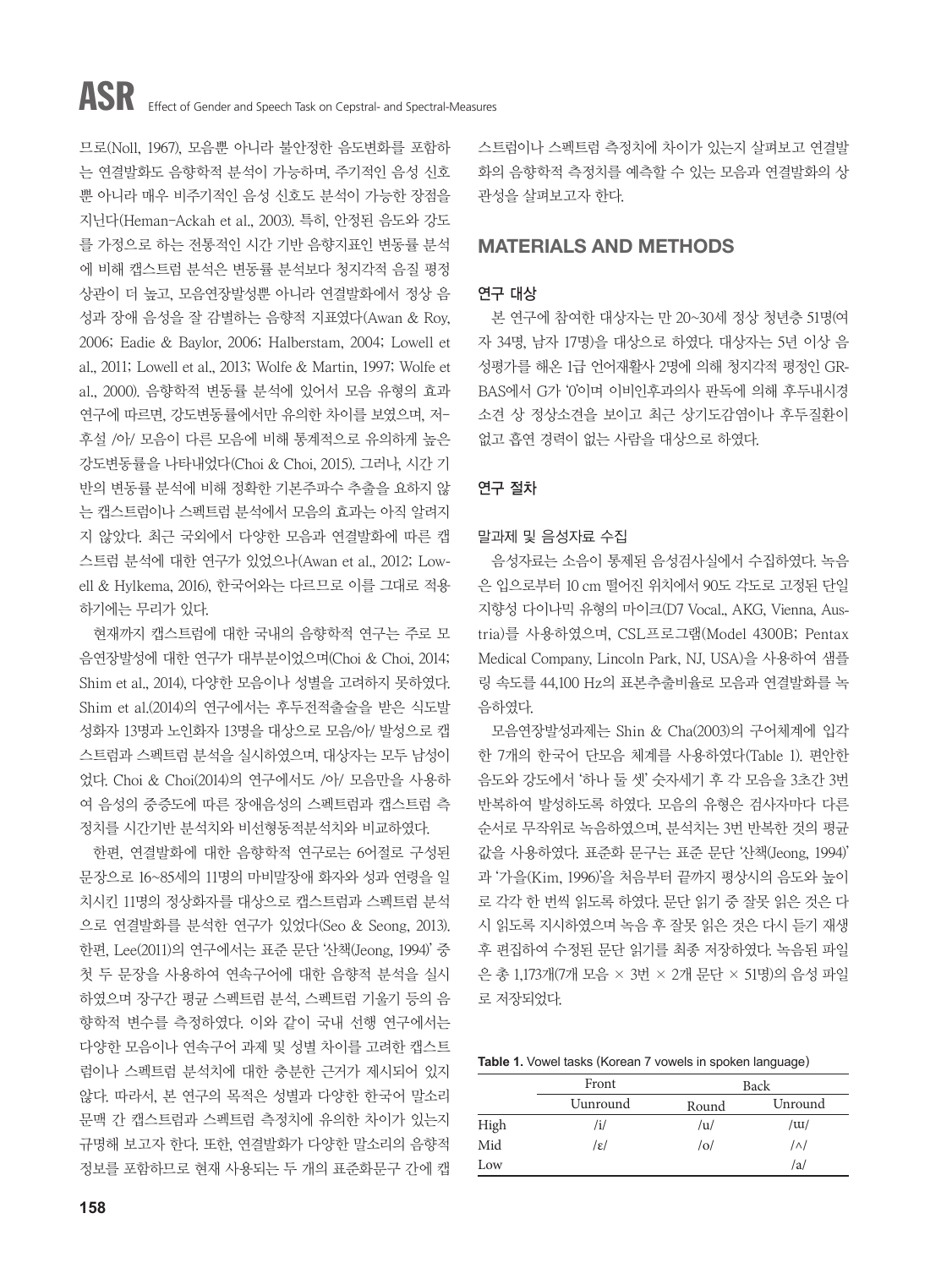### 캡스트럼 및 스펙트럼 분석

정상 성인을 대상으로 한 모음과 연결발화의 캡스트럼 및 스 펙트럼 분석을 위해 ADSVTM (Analysis of Dysphonia in Speech and Voice, Model 5109, Kay Pentax Medical, Montvale, NJ, USA)의 프로그램을 사용하였다. 모음은 처음과 끝부분을 제외한 가운데 부분인 1초를 분석대상으로 하였고 평균값을 사용하였으며, 연결발화인 표준문단은 각 문단의 처음과 끝부 분을 분석 대상으로 하였다. ADSV프로그램에서 자동 음성 부 분 검출 방식을 선택하여 2개의 캡스트럼 분석치 cepstral peak prominence (CPP) (dB), CPP\_SD (dB)와 2개의 스펙트 럼 분석치 low-high spectral ratio (L/H ratio) (dB), L/H ratio\_ SD (dB)를 측정하였다. CPP (dB)는 전체 캡스트럼의 회귀선과 cepstral peak간 강도의 차이를 말하며, 비정상적인 음질일수 록 CPP 값이 작다(Hillenbrand & Houde, 1996; Lowell et al., 2012).

스펙트럼 분석인 L/H ratio는 4,000 Hz를 기준으로 4,000 Hz 위아래의 평균 에너지의 비율을 의미하며, L/H ratio\_SD는 L/ H ratio의 표준편차이다.

### 통계분석

수집된 자료의 통계 분석은 IBM SPSS Statistics 19.0 TM (IMB, New York, NY, USA)을 사용하였으며, 성별과 모음문맥과 연 결발화 문맥에 대한 CPP와 L/H ratio값은 기술통계를 이용하 여 평균과 표준편차를 산출하였다. 성별과 모음문맥 및 성별과 연결발화 문맥 간에 따른 CPP, L/H ratio 측정치의 차이를 비 교하기 위해 개체 내 요인은 모음 과제(7수준) 혹은 연결발화(2 수준)과제, 개체 간 요인은 성별(남녀 두 수준)로 하는 반복측 정 혼합 분산분석(a repeated-measures mixed ANOVA)을 각 각 실시하였다. 개체 간 반복측정분석에 대한 통계검정은 Mauchly의 구형성 검정에 의해 구형성이 가정된 경우는 구형 성 가정값을 사용하였으며, 구형성 가정을 만족하지 않는 경우 는 Greenhouse-Geisser로 수정된 자유도와 F값을 보고하였 다. 또한, 개체 내 효과 검정 결과, 통계적으로 유의미한 경우, 개체 내 대비검정을 실시하여 유의성 검정을 실시하였다. 성별 에 따른 모음과 연결발화 간 CPP, L/H ratio 측정치의 차이를 분석하기 위해 이원분산분석(two-way ANOVA)을 실시하였 으며, 발화 문맥(모음 vs. 연결발화)에 따른 캡스트럼 및 스팩트 럼 측정치와 간 상관관계는 피어슨 상관분석(Pearson correlation analysis)으로 분석하였으며, 유의수준은 0.05였다.

## RESULTS

### 캡스트럼과 스펙트럼 분석의 모음 유형 효과

모음 문맥에 따른 CPP와 L/H ratio값의 평균치와 표준편차는 Table 2와 Figure 1과 같다. CPP값은 모음 중 /아/(M = 11.894, SD = 1.94)가 가장 높았으며,/어/ > /에/ > /으/ > /오/ > /이/ > /우/ 순이었다. 반복측정 혼합 분산분석(1개의 집단 간 요인(성별: 2수준)과 1개의 집단 내 요인(모음의 유형: 7수준) 결과, 성별과 모음 문맥 간 상호작용은 없었으나(F(Greenhouse-Geiser: 3.752, 183.829) = 1.972, *p* > 0.05), 통계적으로 유의미한 모음의 주효과가 있었으며(F(Greenhouse-Geiser: 3.752, 183.829) = 45.792, *p* < 0.001; partial η<sup>2</sup> = 0.483), 성별의 주효과가 있었다 (F(1, 49) = 63,150,  $p < 0.001$ ; partial  $\eta^2 = 0.563$ ). 대응별 비교 결과, /아/와 /에/, /우/, /으/, /어/ 모음은 모든 모음과 유의한 차

**Table 2.** CPP & L/H ratio measures (dB) based on gender in each vowel task of normal speakers

| Vowel           | Gender      | $CPP$ (dB)       | $\boldsymbol{t}$  | $L/H$ ratio ( $dB$ ) |                      |
|-----------------|-------------|------------------|-------------------|----------------------|----------------------|
|                 |             | $M \pm SD$       |                   | $M \pm SD$           |                      |
| /a/             | M           | $14.07 \pm 1.27$ | $9.334^{\dagger}$ | $31.38 \pm 3.69$     | $4.007$ <sup>†</sup> |
|                 | F           | $10.81 \pm 1.13$ |                   | $27.44 \pm 3.12$     |                      |
| $ \varepsilon $ | M           | $12.72 \pm 1.65$ | $5.870^{+}$       | $28.62 \pm 4.41$     | $3.532*$             |
|                 | F           | $10.19 \pm 1.35$ |                   | $24.65 \pm 3.45$     |                      |
| /i/             | M           | $11.06 \pm 2.36$ | $4.198^{\dagger}$ | $26.64 \pm 5.88$     | 1.850                |
|                 | $\rm F$     | $8.37 \pm 1.69$  |                   | $23.75 \pm 4.94$     |                      |
| o               | M           | $11.00 \pm 2.36$ | $3.745^{\dagger}$ | $37.55 \pm 4.41$     | $-0.373$             |
|                 | F           | $9.02 \pm 1.80$  |                   | $38.02 \pm 4.18$     |                      |
| /u/             | M           | $10.14 \pm 1.24$ | $4.999^{\dagger}$ | $37.92 \pm 4.44$     | 1.086                |
|                 | $\rm F$     | $8.28 \pm 1.25$  |                   | $35.30 \pm 9.40$     |                      |
| / $\mu$         | M           | $12.08 \pm 1.74$ | $5.756^{\dagger}$ | $32.08 \pm 5.58$     | $3.047*$             |
|                 | $\mathbf F$ | $9.37 \pm 1.50$  |                   | $28.40 \pm 3.08$     |                      |
| $/\wedge/$      | M           | $12.91 \pm 1.17$ | $5.834^{\dagger}$ | $32.68 \pm 3.84$     | 1.523                |
|                 | F           | $10.78 \pm 1.26$ |                   | $30.49 \pm 5.26$     |                      |

\**p* < 0.01, † *p* < 0.001. CPP: cepstral peak prominence, L/H ratio: low-high spectral ratio, M: mean, SD: standard deviation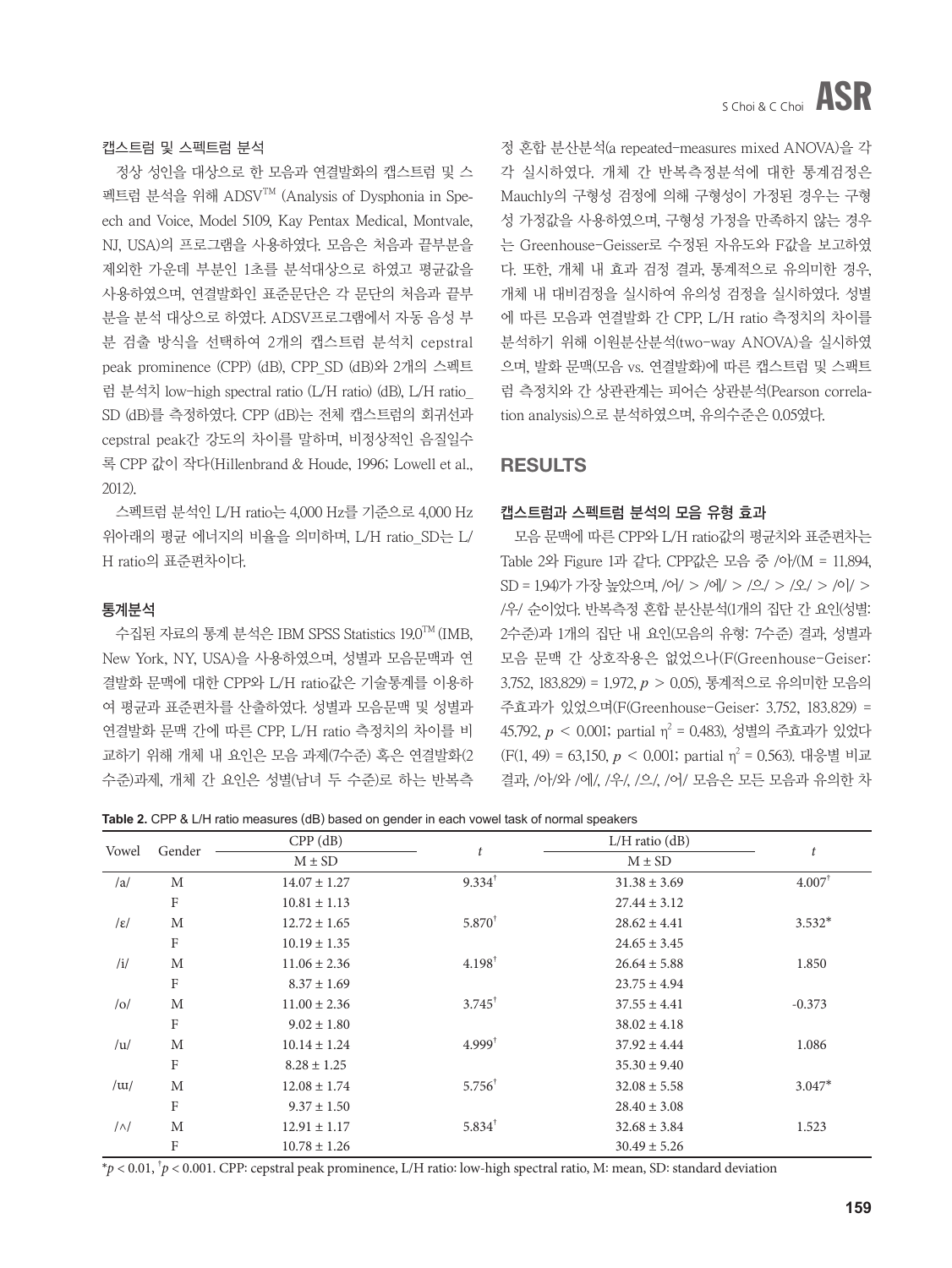# ASR Effect of Gender and Speech Task on Cepstral- and Spectral-Measures



**Figure 1.** CPP & L/H ratio (dB) measures based on gender and vowel tasks. CPP: cepstral peak prominence, L/H ratio: lowhigh spectral ratio.

이를 보였고(*p* < 0.01), /이/ 모음은 /오/ 모음을 제외한 모든 모음과 차이를 보였다(*p* < 0.01). 성별의 경우, 남성이 여성에 비 해 통계적으로 유의하게 높은 CPP값을 보였으며, 모든 모음에 서 남성이 여성에 비해 유의하게 높았다(*p* < 0.001)(Table 2).

한편, L/H ratio값은 /오/ 모음(M = 37.55, SD = 4.41)이 가장 높았으며, /우/ > /어/ > /으/ > /아/ > /에/ > /이/ 순이었다. 반복 측정 혼합 분산분석 결과, 성별과 모음 유형 간 통계적으로 유 의한 상호작용 효과는 없었으나(F(Greenhouse-Geiser: 3.453, 169.214) = 1.431, *p* > 0.05), 모음과(F(Greenhouse-Geiser: 3.453, 169.214) = 52.807, *p* < 0.001; partial η<sup>2</sup> = 0.519) 성별의 주효과가 있었다(F(1, 49) = 9.220,  $p < 0.01$ ; partial  $\eta^2 = 0.158$ ). 대응별 비교결과, 모음/아/는 /으/를 제외하고, 모음/에/는 /이/를 제외 하고, 모음/오/는 /우/를 제외하고, 모음/어/는 /으/를 제외한 모 든 모음과 유의한 차이를 나타내었다(*p* < 0.01). 성별의 경우, Table 2에서 보는 바와 같이, 모음/아/, /에/, /으/는 남성이 여성 에 비해 유의하게 높았다(*p* < 0.001).

## 캡스트럼과 스펙트럼 분석의 연결발화 유형 효과

연결발화(표준문단 '가을'과 '산책')과제에 따른 CPP와 L/H ratio값의 평균치와 표준편차를 Table 3과 Table 4에 각각 제시 하였다. 반복측정 혼합 분산분석 결과, CPP는 성별과 연결발화 간에 상호작용은 없었으나(F(1,49) = 0.276, *p* > 0.05), 성별 간 (F(1,49) = 3.415, *p* > 0.05), 연결발화 간에 유의한 차이를 보이 지 않았다(F(1,49) = 0.276, *p* > 0.05).

이와는 대조적으로, L/H ratio에서는 두 표준 문단에서 남성 이 여성에 비해 높은 L/H ratio값을 보였다(*p* < 0.01). 성별과 연결발화 간에 상호작용은 없었고(F(1,49) = 0.097, *p* > 0.05), 연 결발화 간에도 유의한 차이를 보이지 않았다(F(1,49) = 0.003, *p* **Table 3.** Means and SDs of CPP measures (dB) based on gender for continuous speech tasks

| Continuous speech | Gender | $CPP$ (dB)<br>$M \pm SD$ |       |
|-------------------|--------|--------------------------|-------|
| Fall              | M      | $7.01 \pm 1.15$          | 1.191 |
|                   | F      | $6.64 \pm 0.99$          |       |
| Walk              | М      | $6.95 \pm 1.33$          | 1.508 |
|                   | F      | $6.48 \pm 0.90$          |       |

Standardized passages: 'Fall' & 'Walk'. CPP: cepstral peak prominence, SD: standard deviation

**Table 4.** Means and SDs of L/H ratio measures (dB) based on gender for continuous speech tasks

| Continuous speech | Gender | $L/H$ ratio $(dB)$<br>$M \pm SD$ |                   |
|-------------------|--------|----------------------------------|-------------------|
| Fall              | M      | $29.03 \pm 1.84$                 | $2.476*$          |
|                   | F      | $26.55 \pm 3.90$                 |                   |
| Walk              | M      | $28.90 \pm 1.95$                 | $2.986^{\dagger}$ |
|                   | F      | $26.64 \pm 2.79$                 |                   |

Standardized passages: 'Fall' & 'Walk'. \**p* < 0.05, † *p* < 0.01. SD: standard deviation, L/H ratio: low-high spectral ratio

 $> 0.05$ ).

## 캡스트럼과 스펙트럼 분석의 구어과제(모음 vs. 연결발화)의 효과

모음과 연결발화의 CPP와 L/H ratio측정치의 평균과 표준편 차는 Table 5와 Figure 2와 같다. 캡스트럼과 스펙트럼 측정치 에 대한 성별과 구어과제 간 차이를 분석한 결과, CPP는 성별 과 구어과제 간 상호작용 효과가 있어서(F(1,455) = 16.060, *p* < 0.001), 주효과는 분석하지 않았다.

반면에, L/H ratio는 성별과 구어과제 간 상호작용이 없었으 며(F(1,455) = 0.118, *p* > 0.05), 성별(F(1,49) = 12.985, *p* < 0.001)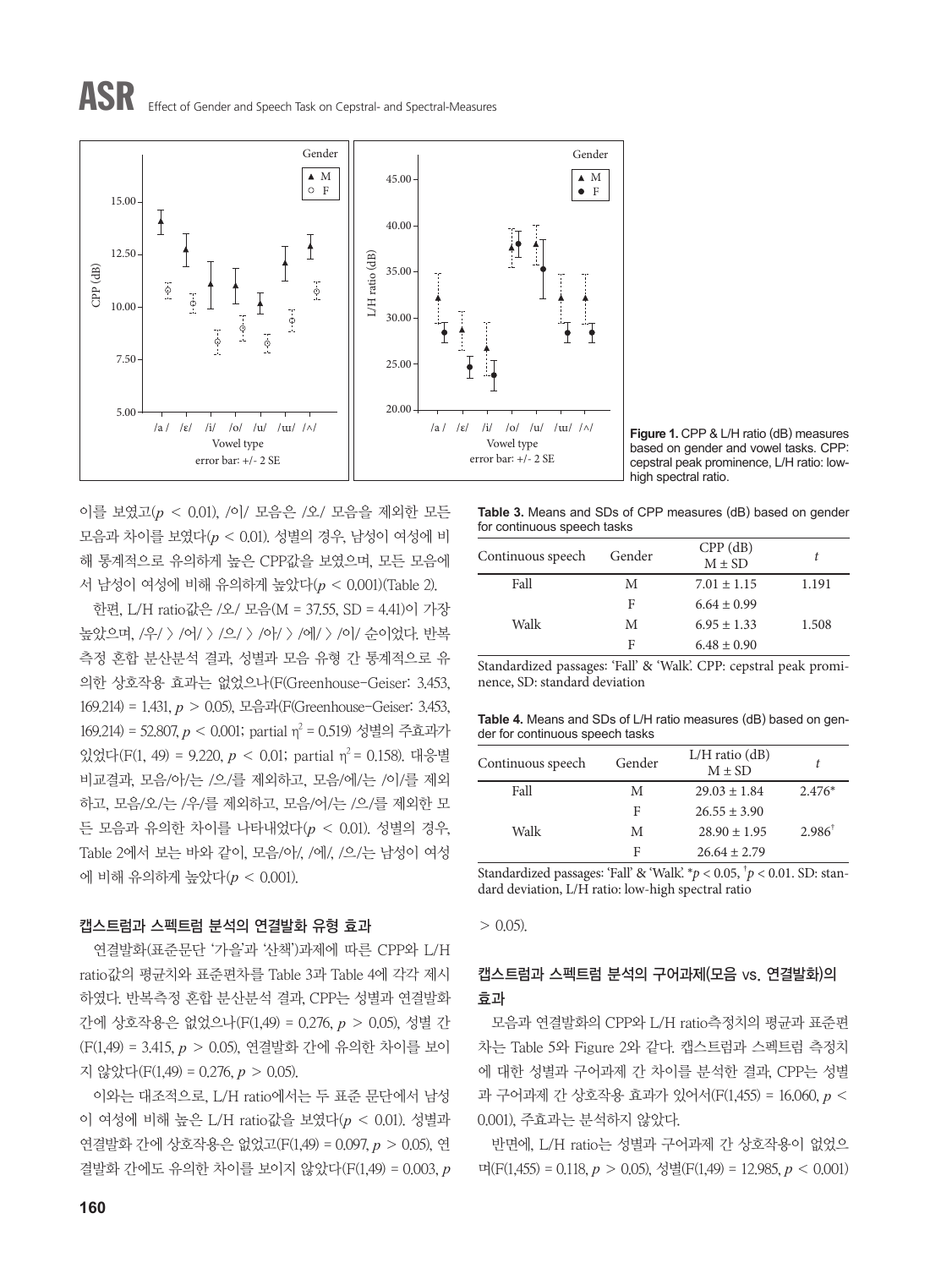과 구어 과제(F(1,49) = 19.564, *p* < 0.001)는 모두 유의미한 차 이가 있었다.

### 모음과 연결발화 간 캡스트럼과 스펙트럼 측정치의 상관

모음과 표준문단 간 캡스트럼 측정치 CPP의 상관관계는 Table 6과 같다. 두 표준문단 간 CPP는 유의한 상관관계가 없 었고(*r* = 0.102, *p* = 0.477), 산책문단은 모음/어/와 낮은 상관을 (*r* = 0.308, *p* = 0.028), 가을문단은 /에/와 /우/ 모음과 통계적 으로 낮은 상관관계를 보였다(*p* < 0.05).

한편, 스펙트럼 측정치인 L/H ratio 경우, 산책문단은 /아/와

**Table 5.** Means and SDs of CPP, L/H ratio measures for speech tasks (vowel vs. continuous speech)

| Task              | Gender | $CPP$ (dB)       | $L/H$ ratio $(dB)$ |  |
|-------------------|--------|------------------|--------------------|--|
|                   |        | $M \pm SD$       | $M \pm SD$         |  |
| Vowel             | M      | $12.00 \pm 2.03$ | $32.43 \pm 6.36$   |  |
|                   | F      | $9.54 \pm 1.73$  | $29.56 \pm 6.90$   |  |
| Continuous speech | М      | $6.96 \pm 0.99$  | $28.96 \pm 1.87$   |  |
|                   | F      | $6.74 \pm 1.15$  | $26.60 \pm 3.36$   |  |

CPP: cepstral peak prominence, SD: standard deviation, L/H ratio: low-high spectral ratio



**Figure 2.** L/H ratio measures based on gender and speech tasks (vowel vs. continuous speech). L/H ratio: low-high spectral ratio, SE: standard error.

/에/모음과 중간 정도의 상관성을 보였으며, /이/와 /으/ 모음과 는 낮은 상관성을 보였다. 가을문단은 /아/ 모음과 중간 정도의 상관성을(*r* = 0.503, *p* = 0.000), /으/ 모음과는 낮은 상관성을 보 였다(*r* = 0.317, *p* = 0.023). CPP와는 달리, 가을과 산책문단 간 에는 강한 상관성을 보였다(*r* = 0.748, *p* = 0.000)(Table 7).

## **DISCUSSIONS**

본 연구는 캡스트럼이나 스펙트럼 기반 음향학적 분석의 우 수성을 고려하여 정상 성인을 대상으로 다양한 모음뿐 아니라 연결발화 과제를 이용하여 구어 과제와 성별에 따른 CPP나 L/ H ratio 측정치의 차이를 조사하고자 하였다.

### 모음 유형의 효과

본 연구 결과, CPP는 성별과 모음에 대한 유의한 효과가 있 었다. 변동률 분석에서는 모음에서 강도변동률만이 차이를 보 였으나(Choi & Choi, 2015), 본 연구에서는 모음의 유형에 따 라 CPP가 유의한 차이를 보였다. 특히 임상에서 가장 일반적으 로 사용되는 /아/모음이 가장 높은 CPP값을 나타내었으며, 스 펙트럼에서 조화음 구조가 잘 나타날수록 캡스트럼의 정점은 더 두드러지게 나타나는 데, 저모음/아/가 고모음(/이/, /우/)에 비해 상대적으로 높은 CPP값을 보였다. 성별로는 남성이 여성 보다 높은 CPP값을 나타내었다. 영어의 경우, 영어 모음/아/는 저-전설 모음에 속하며, 한국어 모음/아/는 저-후설 모음에 속 하므로 언어 간 차이가 있을 수 있으나(Franca, 2012), Awan et al.(2012)의 연구에서는 모음의 유형에 따라 CPP값에 차이를 보 였으며, 본 연구의 결과와 마찬가지로 저모음/아/가 가장 높게 나타났으며, 고모음인 /이/나 /우/가 낮은 CPP값을 보였다.

Titze(1994)에 의하면, 성도 공명으로서 구강은 모음의 제2포 만트에 중요한 역할을 하며, 고모음 산출 시 낮은 제1포르만트 와 높은 제2포르만트를 보이며 제1포르만트와 제2포르만트 간 에 매우 차이가 커서 전반적으로 음성 신호 진폭의 감소를 가 져 온다. 반면 저모음은 높은 제1포르만트와 비교적 낮은 제2포

**Table 6.** Relationship of CPP measures (dB) among vowels and continuous speech tasks

|            |                                                                                 | ___                      | _____<br>$\sim$ |          |       |       |          |       |          |
|------------|---------------------------------------------------------------------------------|--------------------------|-----------------|----------|-------|-------|----------|-------|----------|
| <b>CPP</b> | Walk                                                                            | Fall                     | ۵ı,             | /ε       | 'i/   | / O   | /u       | /w    |          |
| Walk       | $\overline{\phantom{0}}$                                                        | 0.102                    | 0.134           | 0.203    | 0.248 | 0.112 | 0.248    | 0.149 | $0.308*$ |
| Fall       | 0.477                                                                           | $\overline{\phantom{0}}$ | 0.099           | $0.013*$ | 0.051 | 0.872 | $0.013*$ | 0.091 | 0.091    |
|            | the contract of the contract of the contract of the contract of the contract of |                          |                 |          |       |       |          |       |          |

\**p* < 0.05. CPP: cepstral peak prominence

**Table 7.** Relationships of L/H ratio measures (dB) among vowels and continuous speech tasks

| L/H ratio | Walk  | Fall          | a     | Iε,   | /1/                  | O,    | ΊU    | $\overline{\mathrm{u}}$ | $\wedge$ |
|-----------|-------|---------------|-------|-------|----------------------|-------|-------|-------------------------|----------|
| Walk      | -     | $0.748^\circ$ | 0.533 | 0.459 | $0.353$ <sup>1</sup> | 0.222 | 0.082 | 0.374                   | 0.182    |
| Fall      | 0.748 |               | 0.503 | 0.242 | 0.229                | 0.215 | 0.125 | $0.317*$                | 0.088    |

 $*$ *p* < 0.05,  $^{\dagger}$ *p* < 0.01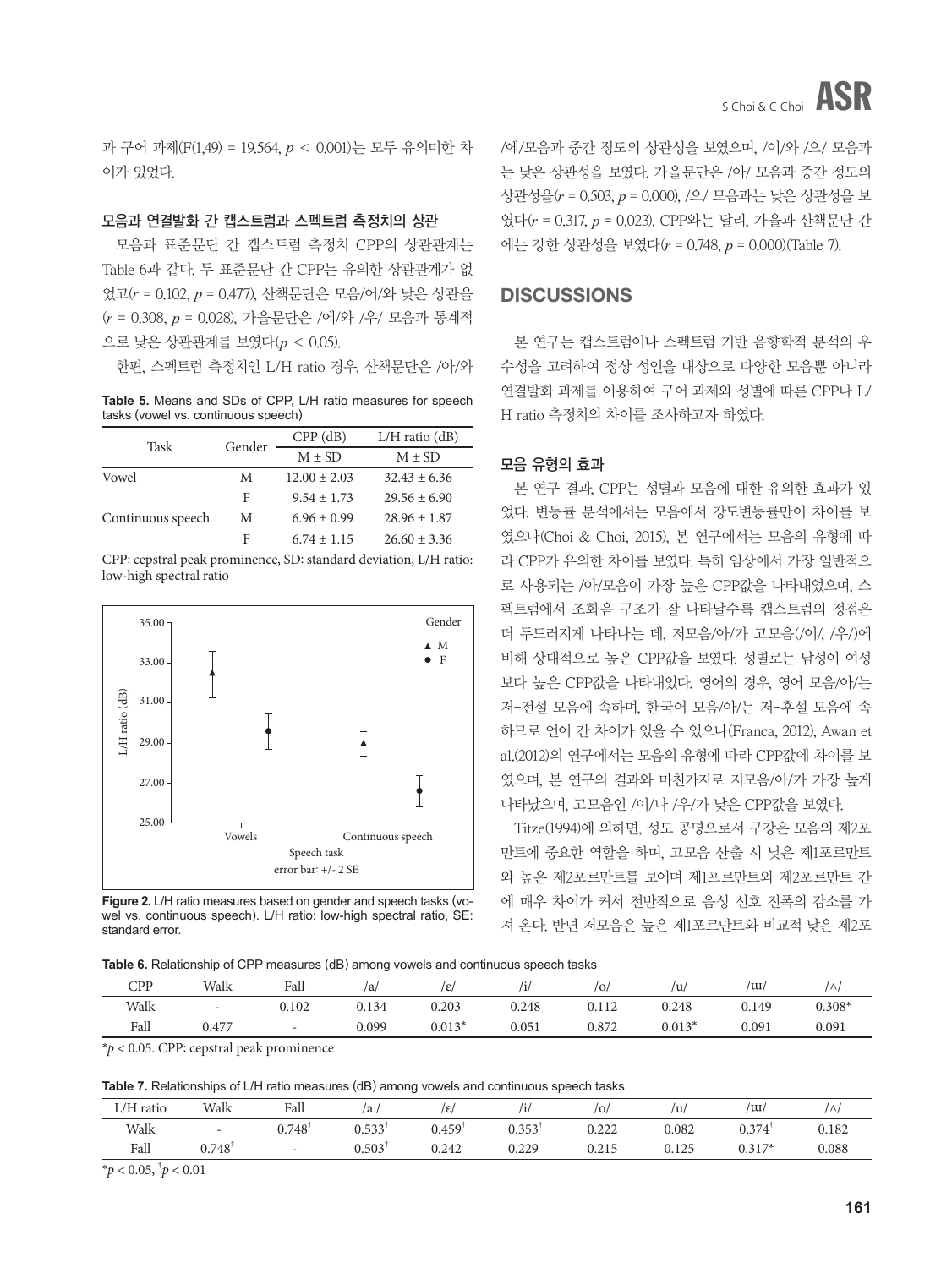르만트를 가지므로 제1포르만트와 제2포르만트 간의 차이는 적 어 전반적으로 높은 음성신호의 에너지를 가지는 것으로 여겨 진다. 또한, 고모음일수록 구강 개방이 적어서 성도를 통하는 기 류의 저항이 증가하므로 구강 내 후압력이 생기며 이것은 성도 의 전반적 에너지 감폭을 가져오는 반면, 저모음은 구강 개방이 커지므로 소리 압력의 방사 효과를 나타내어 증가된 음성 강도 뿐 아니라 강한 조화음 에너지를 가지는 것으로 보인다(Awan et al., 2012). 성별로 볼 때, 남성은 여성에 비해 많은 조화음을 가질 뿐 아니라 비교적 길고 넓은 성도의 모양을 가지므로 높은 CPP값을 가지는 것으로 여겨진다. 이는 음성 치료 시에 /오/나 /우/ 모음과 같은 모음이 다른 평순모음에 비해 올바른 공명된 소리를 내기 위하여 효과적으로 사용될 수 있음을 시사하였다.

L/H ratio의 경우, 본 연구에서 /오/ 모음이 가장 높았으며, 성별 및 모음 문맥 간 차이를 분석한 결과, 성별과 모음문맥 간 상호작용은 없었고, 성별과 모음 문맥에 따라 모두 유의한 차이 를 보였다. 특히, 원순모음인 /오/나 /우/에서 높은 L/H ratio값 을 보였으며, 평순모음인/이/에서 가장 낮게 나타났는데, 이러한 현상은 원순모음을 산출할 때 성도의 길이가 길어지므로, 이 때 4,000 Hz를 기준으로 고주파수에너지보다 저주파수에너지가 더 높아진다는 것을 시사한다.

## 연결발화 유형의 효과

본 연구에서 연결발화의 효과를 조사하기 위해 2개의 표준 화문단을 사용한 결과, 모음과 달리, 성별과 표준 문단('가을'과 '산책' 표준화 문단) 간 CPP값은 유의한 차이를 보이지 않았으 나, L/H ratio값은 성별에서 유의미한 차이가 나타났다. L/H ratio의 경우, 4,000 Hz를 기준으로 고주파수에너지보다 저주 파수에너지 분포의 비를 측정하는 데, 일반적으로 말소리의 주 파수 영역들이 1,000~4,000 Hz에 속하며 4,000 Hz를 기준으 로 소음과 말소리를 구분하므로, L/H ratio값이 낮을수록 음성 신호보다는 4,000 Hz 이상의 소음에너지 비가 높음을 시사한 다. 하지만, 연결발화는 모음과 비교할 때 CPP나 L/H ratio값 이 유의미하게 낮았는데, 이는 연결발화과제인 두 표준문단은 모음에 비해 성대진동이 되지 않는 분절음 부분이 많고 파열음 과 마찰음, 파찰음과 같은 음소로 구성되어 있기 때문인 것으 로 여겨진다. 이러한 음소들은 공기의 파열이나 소음 및 마찰구 간을 포함하므로 더 낮은 L/H ratio값을 보일 수 있을 것이다. 또한 두 연결발화는 서로 다른 운율과 여러 가지 모음과 자음이 결합된 다양한 음소의 문맥으로 구성되어 있는데 그럼에도 불 구하고, 두 문단은 유사한 CPP나 L/H ratio 측정치를 나타내어 유의한 차이가 없었고, 다만 L/H ratio값에서 성별에 따른 차이 만을 나타내었다. 이러한 차이는 일반적으로 여성이 남성에 비 해 기식성(breathiness) 음질의 특성을 보여주므로, 이러한 특성

이 연결발화에서도 나타난 것으로 추측된다.

## 모음과 연결발화 간 스펙트럼 및 캡스트럼 측정치의 상관

본 연구에서 표준 문단인 가을과 산책문단은 CPP값은 통계 적으로 유의미한 상관관계가 없었으나, 반면에 L/H ratio는 두 문단 간에 높은 상관관계를 보였다. 본 연구에서는 연결발화의 음질과 상관성이 가장 높다고 알려진 CPP값과 L/H ratio값은 표준문단에 따라 서로 다른 모음과 낮은 상관성을 보이거나 상 관성이 없었다. 또한, 음질 평가 시 가장 많이 사용되는 /아/ 모 음은 표준화 문구로 현재 사용되는 두 문단과 CPP측정치 간 상관성을 보이지 않아 음질을 측정하기 위한 대표성 모음으로 사용하기에 층분한 증거를 뒷바침하지 못하였다.

한편, 본 연구에서는 연결발화의 검사어로서 각 표준문단의 문장 전체를 분석하였으나, 각 표준문단을 구성하고 있는 모음 과 자음의 음소 형태, 음절수, 어절 길이, 주파수 영역과 같은 음성 음향학적 문맥은 구체적으로 분석하지 않았기에 이러한 특성들이 연결발화의 음향학적 측정치에 미치는 영향은 살펴 보지 못하였다. 추후 연구에서는 각 표준문단의 음성학적 문맥 을 분석하고, 음향분석에 있어서 주파수별 문맥 효과를 검증할 필요가 있다. 본 연구는 비록 적은 수를 대상으로 젊은 청년층 에 국한하여 성별과 과제에 따른 스펙트럼 측정에 대한 예비 자 료를 제공하였으나 다음과 같은 임상적 의의를 시사한다. 캡스 트럼과 스펙트럼 기반 정상 규준치는 성별 및 모음의 종류에 따 라 유의미하게 다르게 나타났으므로 임상에서 사용 시에 성별 및 모음에 따라 서로 다른 규준을 제시하여야 할 것이다. 아울 러, 정상 성인의 캡스트럼과 스펙트럼 측정치는 모음과 표준화 문단 간에 낮은 상관성을 보이므로 모음만으로 음질을 평가하 는 데는 매우 제한된 정보만을 제공할 것이다. 따라서, 후속연구 로는 표준문단 중 모음과 상관이 높은 다양한 문장을 찾아내 거나 다양한 주파수의 음성적 문맥에서 음질을 효율적으로 평 가할 수 있는 표준 문장 개발이 필요하다. 추후 연구에서는 좀 더 많은 정상인을 대상으로 캡스트럼과 스펙트럼의 연령의 효 과도 살펴볼 필요가 있다.

증심 단어 : 캡스트럼·스펙트럼·모음·연결발화·성별.

#### **Acknowledgments**

본 연구는 2013년도 정부(교육부)의 재원으로 한국연구재단의 지원을 받아 연구되었음(NRF-2013 S1A5A8024543).

### **REFERENCES**

- Awan, S. N., Giovinco, A., & Owens, J. (2012). Effects of vocal intensity and vowel type on cepstral analysis of voice. *Journal of Voice*, *26(5)*, 670.e15 e20.
- Awan, S. N. & Roy, N. (2006). Toward the development of an objective index of dysphonia severity: A four-factor acoustic model. *Clinical Linguistics*